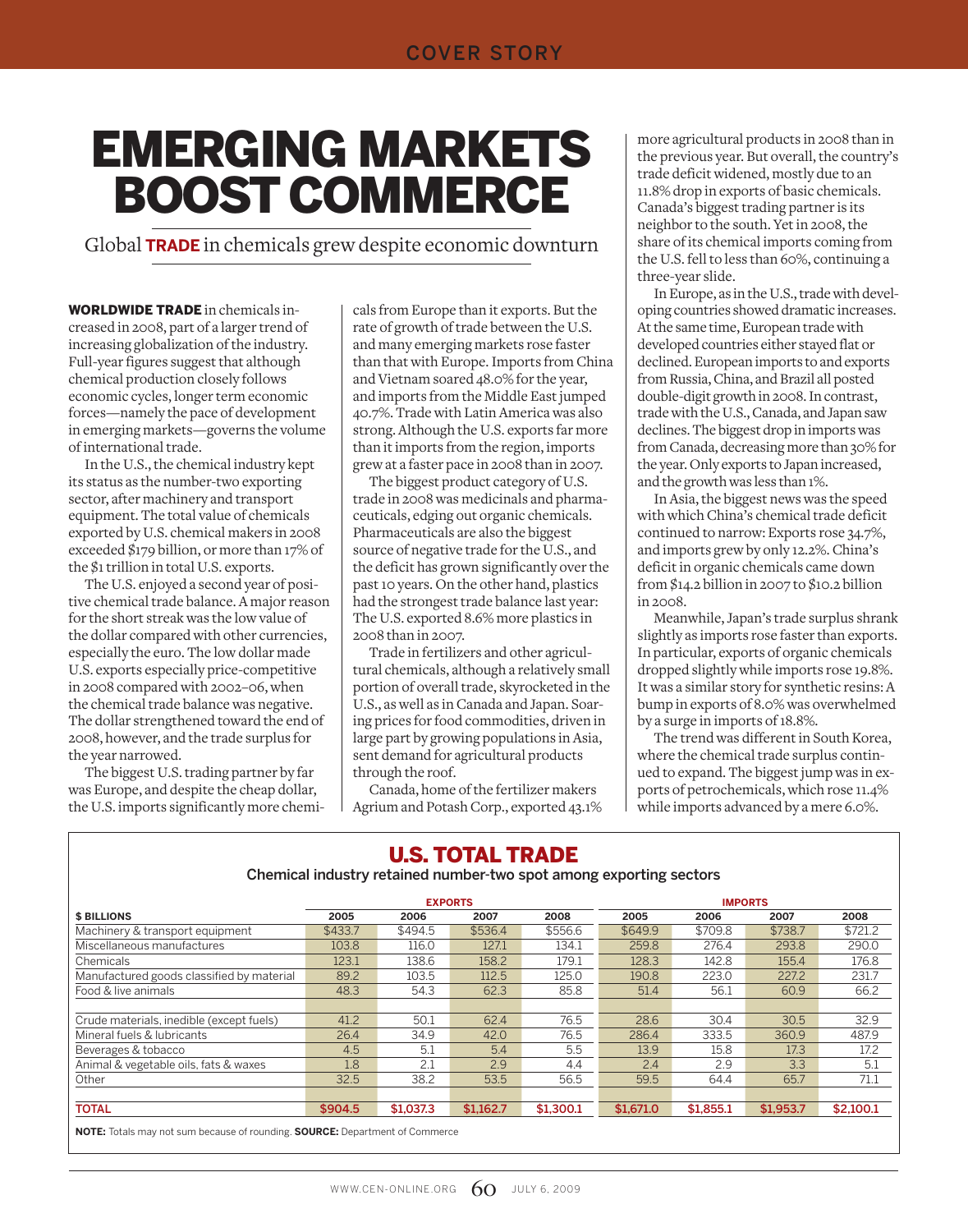|                    |                |                | <b>U.S. CHEMICAL TRADE, BY REGION</b><br>Exports to all major regions except Canada increased at double-digit rates |                |                |                |                |                |                |                        |
|--------------------|----------------|----------------|---------------------------------------------------------------------------------------------------------------------|----------------|----------------|----------------|----------------|----------------|----------------|------------------------|
|                    |                | 2005           |                                                                                                                     | 2006           |                | 2007           |                | 2008           |                | <b>CHANGE, 2007-08</b> |
| <b>\$ MILLIONS</b> | <b>EXPORTS</b> | <b>IMPORTS</b> | <b>EXPORTS</b>                                                                                                      | <b>IMPORTS</b> | <b>EXPORTS</b> | <b>IMPORTS</b> | <b>EXPORTS</b> | <b>IMPORTS</b> | <b>EXPORTS</b> | <b>IMPORTS</b>         |
| Europe             | \$39,853       | \$73,136       | \$45,398                                                                                                            | \$79.653       | \$52,546       | \$85,976       | \$59,352       | \$94.902       | 13.0%          | 10.4%                  |
| Canada             | 22.413         | 19.727         | 24.583                                                                                                              | 22,172         | 25.498         | 24,335         | 27.118         | 27.099         | 6.4            | 11.4                   |
| Latin America      | 25,459         | 8.616          | 30.064                                                                                                              | 10.385         | 34.345         | 10.358         | 40.123         | 12.893         | 16.8           | 24.5                   |
| Japan              | 8,166          | 8,500          | 8,653                                                                                                               | 8,029          | 9.373          | 8,599          | 10,636         | 8.731          | 13.5           | 1.5                    |
| China-Vietnam      | 5,549          | 5,216          | 6,402                                                                                                               | 6,286          | 8,648          | 7,315          | 9,588          | 10,823         | 10.9           | 48.0                   |
|                    |                |                |                                                                                                                     |                |                |                |                |                |                |                        |
| Rest of Asia       | 15.904         | 8.023          | 17.095                                                                                                              | 10.589         | 19.593         | 12.290         | 23.075         | 13.612         | 17.8           | 10.8                   |
| Australia          | 2.435          | 620            | 2.400                                                                                                               | 755            | 2843           | 843            | 3.299          | 893            | 16.0           | 5.9                    |
| Middle East        | 1.848          | 3,602          | 2,057                                                                                                               | 4.052          | 2.931          | 4.509          | 3.419          | 6.346          | 16.6           | 40.7                   |
| Africa             | 983            | 747            | 1,206                                                                                                               | 686            | 1,502          | 963            | 1,690          | 1.298          | 12.5           | 34.8                   |
| Other              | 508            | 100            | 722                                                                                                                 | 168            | 911            | 171            | 835            | 227            | $-8.3$         | 32.7                   |
|                    |                |                |                                                                                                                     |                |                |                |                |                |                |                        |
| <b>TOTAL</b>       | \$123,118      | \$128,287      | \$138,580                                                                                                           | \$142,775      | \$158,190      | \$155,359      | \$179,137      | \$176,825      | 13.2%          | 13.8%                  |

**NOTE:** Totals may not sum because of rounding. **SOURCE:** Department of Commerce

#### EUROPE CHEMICAL TRADE, BY COUNTRY

Trade with developing nations soared while exchanges with developed countries slowed

|                    |                | 2005           | 2006           |                |                | 2007           |                | 2008           | <b>CHANGE, 2007-08</b> |         |  |
|--------------------|----------------|----------------|----------------|----------------|----------------|----------------|----------------|----------------|------------------------|---------|--|
| <b>\$ MILLIONS</b> | <b>EXPORTS</b> | <b>IMPORTS</b> | <b>EXPORTS</b> | <b>IMPORTS</b> | <b>EXPORTS</b> | <b>IMPORTS</b> | <b>EXPORTS</b> | <b>IMPORTS</b> | <b>EXPORTS IMPORTS</b> |         |  |
| <b>Brazil</b>      | \$4.751        | \$1.545        | \$5,399        | \$1,950        | \$6,359        | \$2.561        | \$7.664        | \$3,130        | 20.5%                  | 22.2%   |  |
| Canada             | 6,343          | 2.371          | 7.315          | 3.302          | 7.616          | 5.003          | 7.490          | 3.430          | $-1.6$                 | $-31.4$ |  |
| China              | 7.629          | 7.626          | 8.981          | 9,231          | 10.854         | 11.093         | 12,527         | 13.680         | 15.4                   | 23.3    |  |
| Japan              | 13.196         | 8.887          | 13.498         | 9.066          | 12.931         | 9.604          | 13.012         | 9.082          | 0.6                    | $-5.4$  |  |
| Russia             | 12.109         | 5.452          | 16.097         | 5.929          | 18.237         | 6.624          | 20.614         | 7.826          | 13.0                   | 18.1    |  |
| U.S.               | 71,571         | 45,996         | 80,929         | 51,015         | 82,109         | 52,828         | 79.823         | 52,386         | $-2.8$                 | $-0.8$  |  |

**NOTE:** Figures are totals for 27 countries in the European Union. All figures were converted at the 2008 average exchange rate of \$1.00 U.S. = 0.679 euros. **SOURCE:** European Union

#### **North American Chemicals**

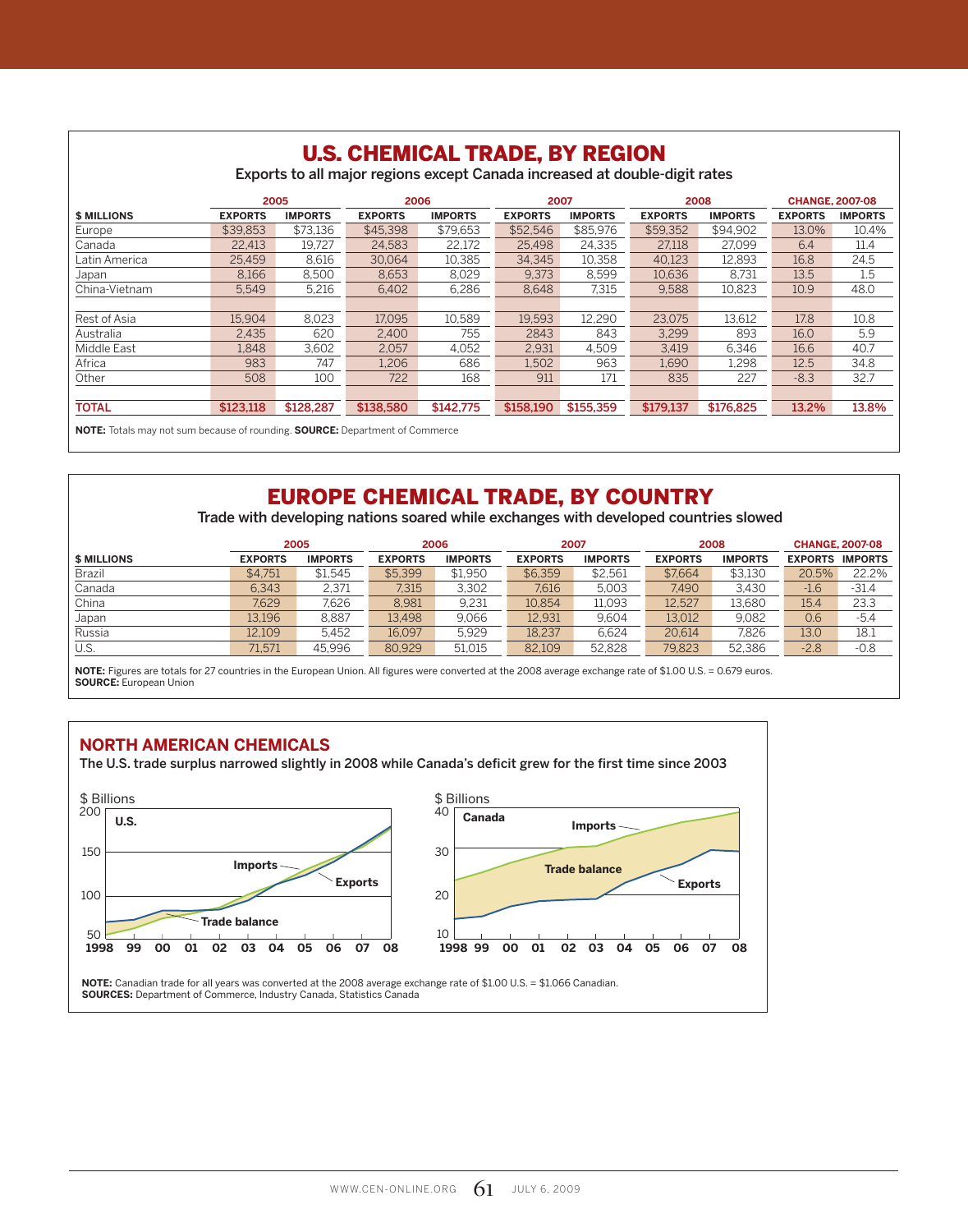#### U.S. CHEMICAL TRADE, BY PRODUCT

Overall exports and imports jumped in almost equal measure

|                                      |                | 2005           | 2006           |                |                | 2007           |                | 2008           |                | <b>CHANGE, 2007-08</b> |
|--------------------------------------|----------------|----------------|----------------|----------------|----------------|----------------|----------------|----------------|----------------|------------------------|
| <b>\$ MILLIONS</b>                   | <b>EXPORTS</b> | <b>IMPORTS</b> | <b>EXPORTS</b> | <b>IMPORTS</b> | <b>EXPORTS</b> | <b>IMPORTS</b> | <b>EXPORTS</b> | <b>IMPORTS</b> | <b>EXPORTS</b> | <b>IMPORTS</b>         |
| Organic chemicals                    | \$26,836       | \$38.140       | \$30,401       | \$42,301       | \$34,407       | \$42.238       | \$34,815       | \$47.773       | 1.2%           | 13.1%                  |
| Plastics in primary form             | 21.458         | 11.078         | 24.444         | 11.969         | 28.458         | 11.440         | 30.918         | 12.088         | 8.6            | 5.7                    |
| Medicinals & pharmaceuticals         | 25.952         | 39.039         | 29.109         | 45.957         | 33.464         | 53.688         | 38.225         | 59.565         | 14.2           | 10.9                   |
| Inorganic chemicals                  | 7.854          | 10,169         | 9.219          | 11.391         | 10.958         | 13.375         | 13.094         | 16,832         | 19.5           | 25.8                   |
| Plastics in nonprimary form          | 7.992          | 6.314          | 8.744          | 6.845          | 9.278          | 6.811          | 10.059         | 6.830          | 8.4            | 0.3                    |
|                                      |                |                |                |                |                |                |                |                |                |                        |
| Perfume, toilet & cleaning materials | 8,409          | 7.926          | 9.495          | 8.332          | 10.645         | 8.870          | 12.149         | 9.564          | 14.1           | 7.8                    |
| Dyeing, tanning & coloring materials | 5.018          | 2.970          | 5.461          | 3.055          | 5.906          | 3.116          | 6.367          | 3.074          | 7.8            | $-1.3$                 |
| Fertilizers                          | 3.203          | 3,699          | 3.170          | 3.441          | 3.742          | 4.969          | 7.468          | 8.393          | 99.6           | 68.9                   |
| Other                                | 16.398         | 8.952          | 18.537         | 9.484          | 21.332         | 10.852         | 26.041         | 12.706         | 22.1           | 17.1                   |
|                                      |                |                |                |                |                |                |                |                |                |                        |
| <b>TOTAL</b>                         | \$123,120      | \$128,287      | \$138,580      | \$142.775      | \$158.190      | \$155,359      | \$179.137      | \$176.825      | 13.2%          | 13.8%                  |
|                                      |                |                |                |                |                |                |                |                |                |                        |

**NOTE:** Totals may not sum because of rounding. **SOURCE:** Department of Commerce

### CANADA CHEMICAL TRADE, BY PRODUCT

Exports of basic chemicals sank in 2008

|                                                           |                | 2005           | 2006           |                | 2007           |                |                | 2008           | <b>CHANGE, 2007-08</b> |                |
|-----------------------------------------------------------|----------------|----------------|----------------|----------------|----------------|----------------|----------------|----------------|------------------------|----------------|
| <b>\$ MILLIONS</b>                                        | <b>EXPORTS</b> | <b>IMPORTS</b> | <b>EXPORTS</b> | <b>IMPORTS</b> | <b>EXPORTS</b> | <b>IMPORTS</b> | <b>EXPORTS</b> | <b>IMPORTS</b> | <b>EXPORTS</b>         | <b>IMPORTS</b> |
| Basic chemicals                                           | \$8.793        | \$8.783        | \$9,512        | \$9.326        | \$11,576       | \$9.656        | \$10,207       | \$9,874        | $-11.8%$               | 2.3%           |
| Resins, synthetic rubber &<br>fibers                      | 6.994          | 6.893          | 7.247          | 6.810          | 6.939          | 6.380          | 7.044          | 6.555          | 1.5                    | 2.7            |
| Pesticides, fertilizers & other<br>agricultural chemicals | 1.566          | 1.425          | 1.467          | 1.448          | 1,574          | 1.637          | 2.253          | 2.255          | 43.1                   | 37.8           |
| Pharmaceuticals & medicine                                | 4.068          | 9.409          | 5.105          | 10.493         | 6.381          | 11.326         | 6.348          | 11.419         | $-0.5$                 | 0.8            |
| Other chemical products                                   | 3.777          | 8.581          | 3,811          | 8.640          | 3.866          | 8,671          | 4.159          | 8.917          | 7.6                    | 2.8            |
|                                                           |                |                |                |                |                |                |                |                |                        |                |
| <b>TOTAL</b>                                              | \$25,198       | \$35,091       | \$27,144       | \$36,718       | \$30,336       | \$37,669       | \$30,013       | \$39,023       | $-1.1%$                | 3.6%           |
| <b>TOTAL WITH U.S.</b>                                    | \$20,054       | \$22,923       | \$21,318       | \$23,052       | \$21.962       | \$22.647       | \$22,925       | \$23,216       | 4.4%                   | 2.5%           |
| <b>U.S. SHARE</b>                                         | 79.6%          | 65.3%          | 78.5%          | 62.8%          | 72.4%          | 60.1%          | 76.4%          | 59.5%          |                        |                |

**NOTE:** Monetary statistics for all years were converted at the 2008 average exchange rate of \$1.00 U.S. = \$1.066 Canadian. Totals may not sum because of rounding. **SOURCES:** Statistics Canada, Industry Canada

#### ASIA CHEMICAL TRADE, BY PRODUCT

Japan exported fewer organics, but growth in trade was otherwise strong

|                        |                | 2005           | 2006<br>2007   |                |                | 2008           |                | <b>CHANGE, 2007-08</b> |                        |        |
|------------------------|----------------|----------------|----------------|----------------|----------------|----------------|----------------|------------------------|------------------------|--------|
| <b>\$ MILLIONS</b>     | <b>EXPORTS</b> | <b>IMPORTS</b> | <b>EXPORTS</b> | <b>IMPORTS</b> | <b>EXPORTS</b> | <b>IMPORTS</b> | <b>EXPORTS</b> | <b>IMPORTS</b>         | <b>EXPORTS IMPORTS</b> |        |
| <b>JAPAN</b>           |                |                |                |                |                |                |                |                        |                        |        |
| Organic chemicals      | \$17,883       | \$11,489       | \$18,589       | \$12,260       | \$20,751       | \$13,024       | \$20,228       | \$15,606               | $-2.5%$                | 19.8%  |
| Inorganic chemicals    | 2,954          | 4.754          | 3,444          | 5,522          | 4,101          | 6,967          | 5,116          | 8,542                  | 24.8                   | 22.6   |
| Synthetic resins       | 17.428         | 8.566          | 19,637         | 9,433          | 22.047         | 10,183         | 23.814         | 12,101                 | 8.0                    | 18.8   |
| Photographic materials | 4,681          | 319            | 4,703          | 365            | 4,684          | 406            | 4,641          | 383                    | $-0.9$                 | $-5.7$ |
| Fertilizers            | 110            | 711            | 105            | 728            | 130            | 787            | 225            | 1.627                  | 73.1                   | 106.7  |
| Dyes & pigments        | 3,135          | 1.084          | 3,384          | 1,163          | 3,621          | 1,264          | 3.997          | 1.501                  | 10.4                   | 18.8   |
| Cosmetics              | 977            | 2.129          | 1.025          | 2,002          | 1.114          | 2,160          | 1.341          | 2.357                  | 20.4                   | 9.1    |
| Rubber                 | 8,584          | 3,219          | 9,243          | 4,099          | 10,450         | 4,268          | 11,749         | 5,455                  | 12.4                   | 27.8   |
| Other (a)              | 12.405         | 12,964         | 14,101         | 13.785         | 15,902         | 15,395         | 17,112         | 17.984                 | 7.6                    | 16.8   |
| <b>TOTAL</b>           | \$68,157       | \$45,235       | \$74,231       | \$49,357       | \$82,800       | \$54.454       | \$88,223       | \$65,556               | 6.5%                   | 20.4%  |
|                        |                |                |                |                |                |                |                |                        |                        |        |
| <b>SOUTH KOREA</b>     |                |                |                |                |                |                |                |                        |                        |        |
| Chemicals & chemical   |                |                |                |                |                |                |                |                        |                        |        |
| products               | \$27.745       | \$24,502       | \$31,806       | \$27,573       | \$37.545       | \$32,433       | \$42,710       | \$36,658               | 13.8%                  | 13.0%  |
| Petrochemicals (b)     | 20.811         | 9,507          | 24.099         | 10.388         | 28,824         | 11,624         | 32,124         | 12.319                 | 11.4                   | 6.0    |

**a** Calculated by C&EN. **b** Defined as synthetic resins, synthetic fiber raw materials, and synthetic rubber.<br>**SOURCES:** Japan Chemical Importers & Exporters Association; Korea National Statistical Office, Republic of Kore